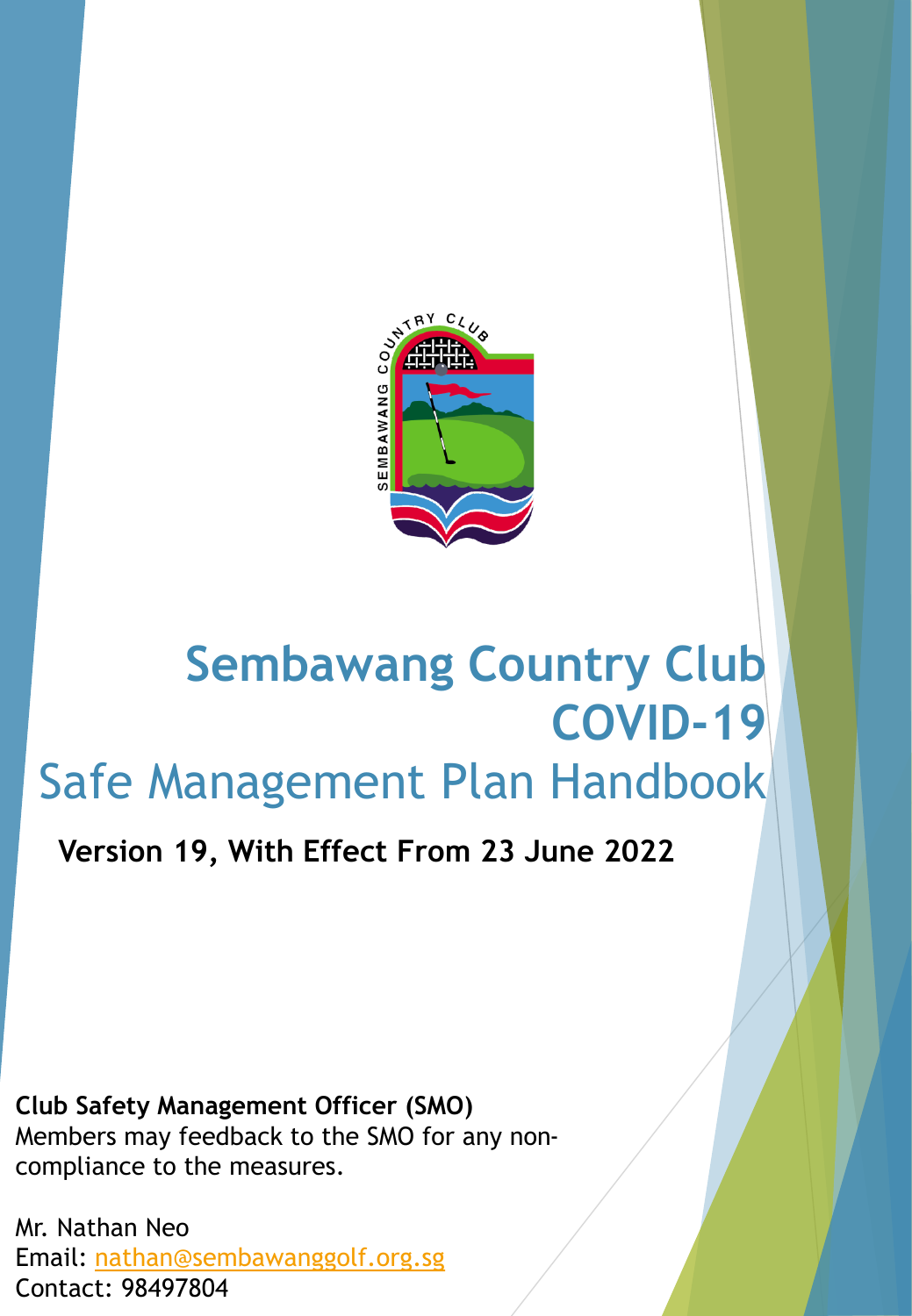## General

In view of the recent increase in COVID infections, **the Club Management strongly encourages all to wear a mask whenever you are in the Clubhouse.**

▶ Do exercise individual and social responsibility. Stay home if you are feeling unwell.

If you have games booked with us but are *not* able to play, please email **[golf.admin@sembawanggolf.org.](mailto:golf.admin@sembawanggolf.org.sg) sg** or call the main line at 62570642 to make alternative arrangements.

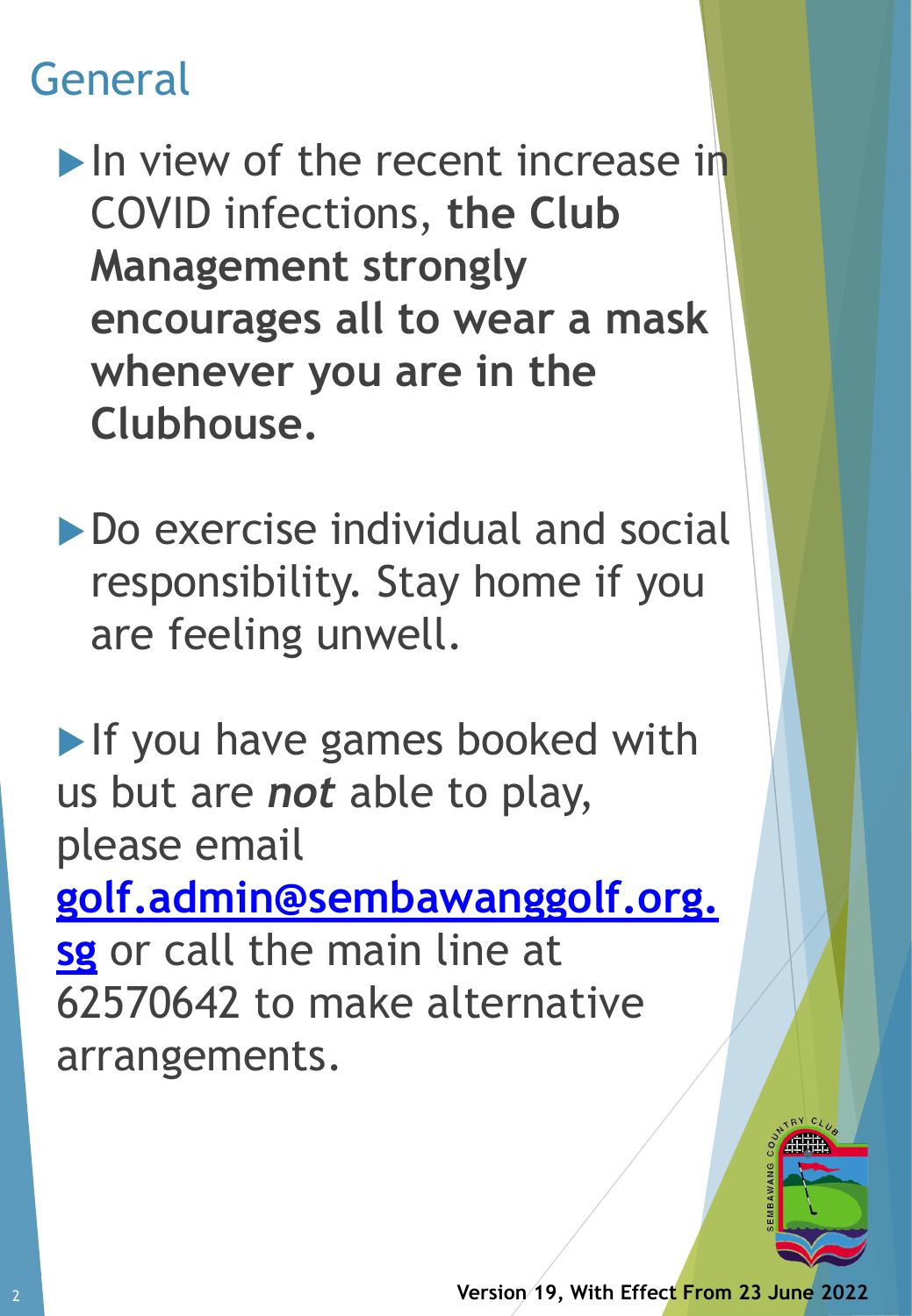### General

- **From 26 April 2022, safe distancing is no** longer required between individuals or groups. This applies to both indoor and outdoor settings.
- From 26 April 2022, there will no longer be a limit on group sizes in our Clubhouse and on the golf course.
- **From 26 April 2022, mask-wearing is still required for these indoor facilities:**
- ❑ Gym
- ❑ Mahjong Rooms
- ❑ Banquet Hall
- ❑ Boardroom
- ❑ Northern Lights
- ❑ All Changing Rooms & Toilets
- ❑ Indoor Golf Simulator Room
- ❑ Pro Shop

In an indoor setting, you may take off your mask only while eating & drinking, or when you are doing strenuous exercise.

Practice personal hygiene at all times.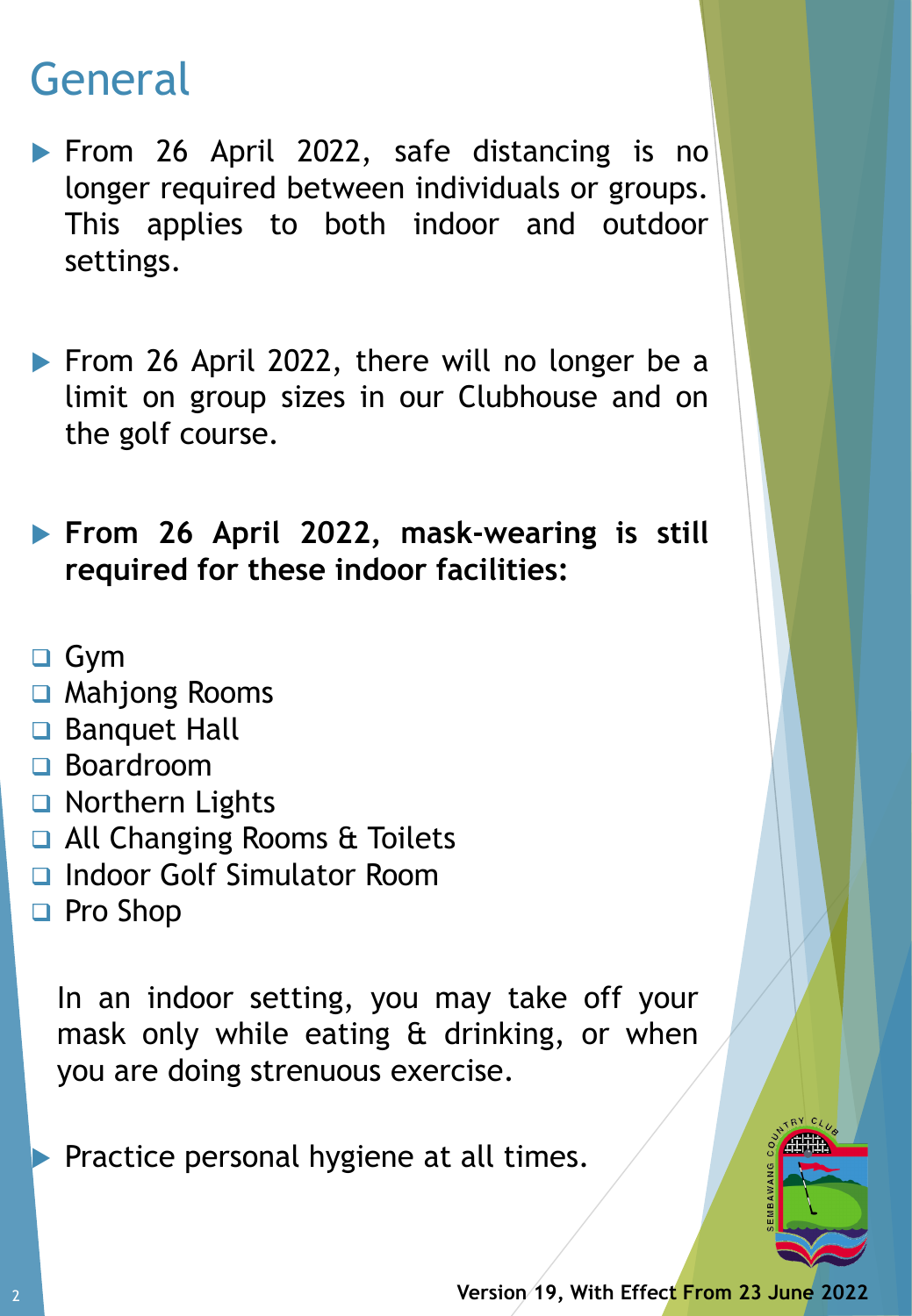# **Golfing**

**Golf Bookings**

- Golf session to be offered as per normal, 32 flights per session.
- Suspension of senior promotion and Sunday afternoon promotions until further notice.
- E-payment is strongly encouraged.

Please contact the Golfing Department at 67510320 / 328 or email [golf.admin@sembawanggolf.org.sg](mailto:golf.admin@sembawanggolf.org.sg) for any queries on golf bookings.



1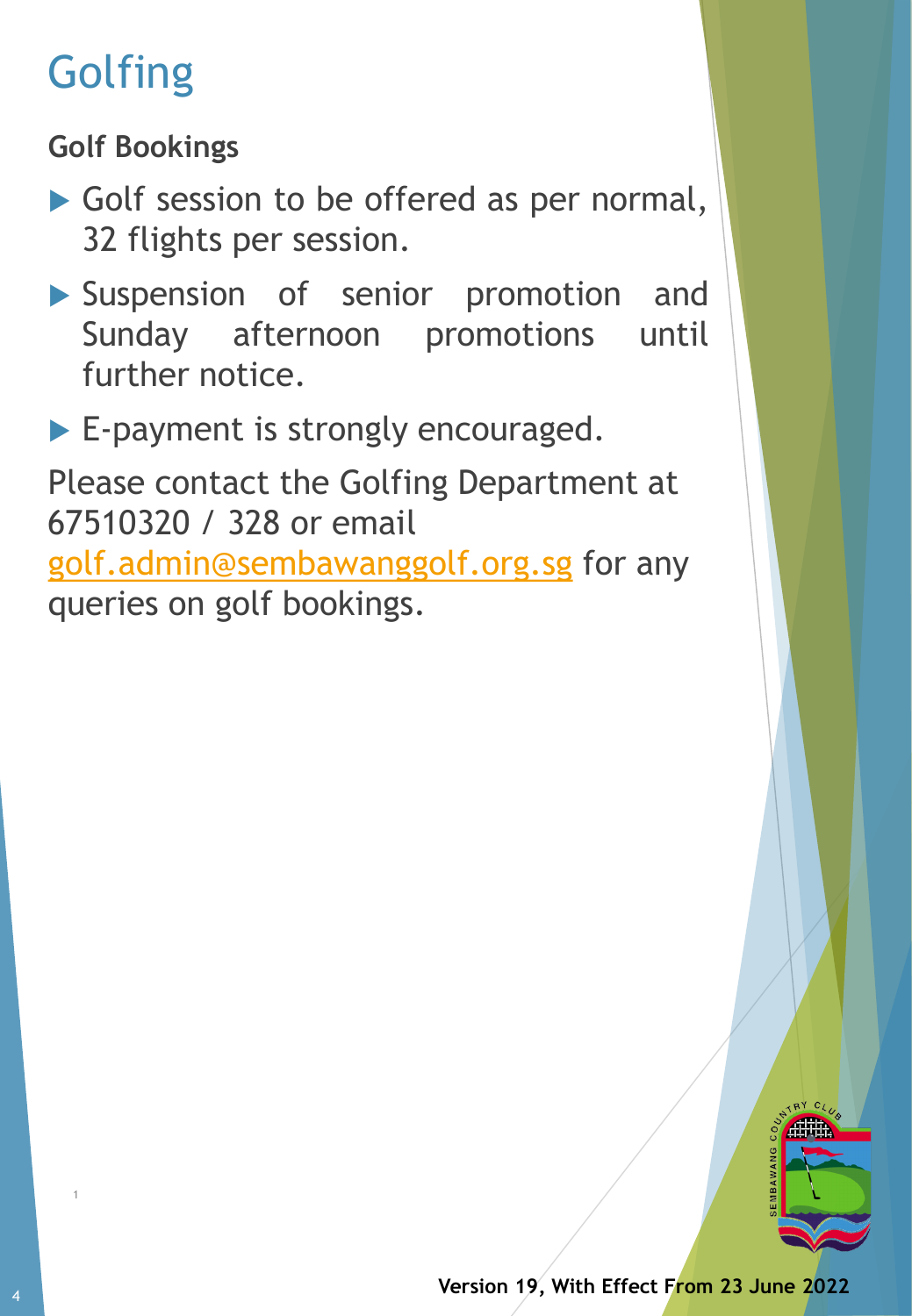### Members Lounge ("Northern Lights")

 *Strictly no children under 18 are allowed in Northern Lights during lounge operating hours:*

- Fridays & Eves of PH: 6pm to 11.59pm
- Saturdays & PH: 1pm to 11.59pm
- Sundays: 1pm to 11pm
- ➢ Strictly no dancing in Northern Lights.
- Common space and items, high-touch surfaces are cleaned or sanitized frequently.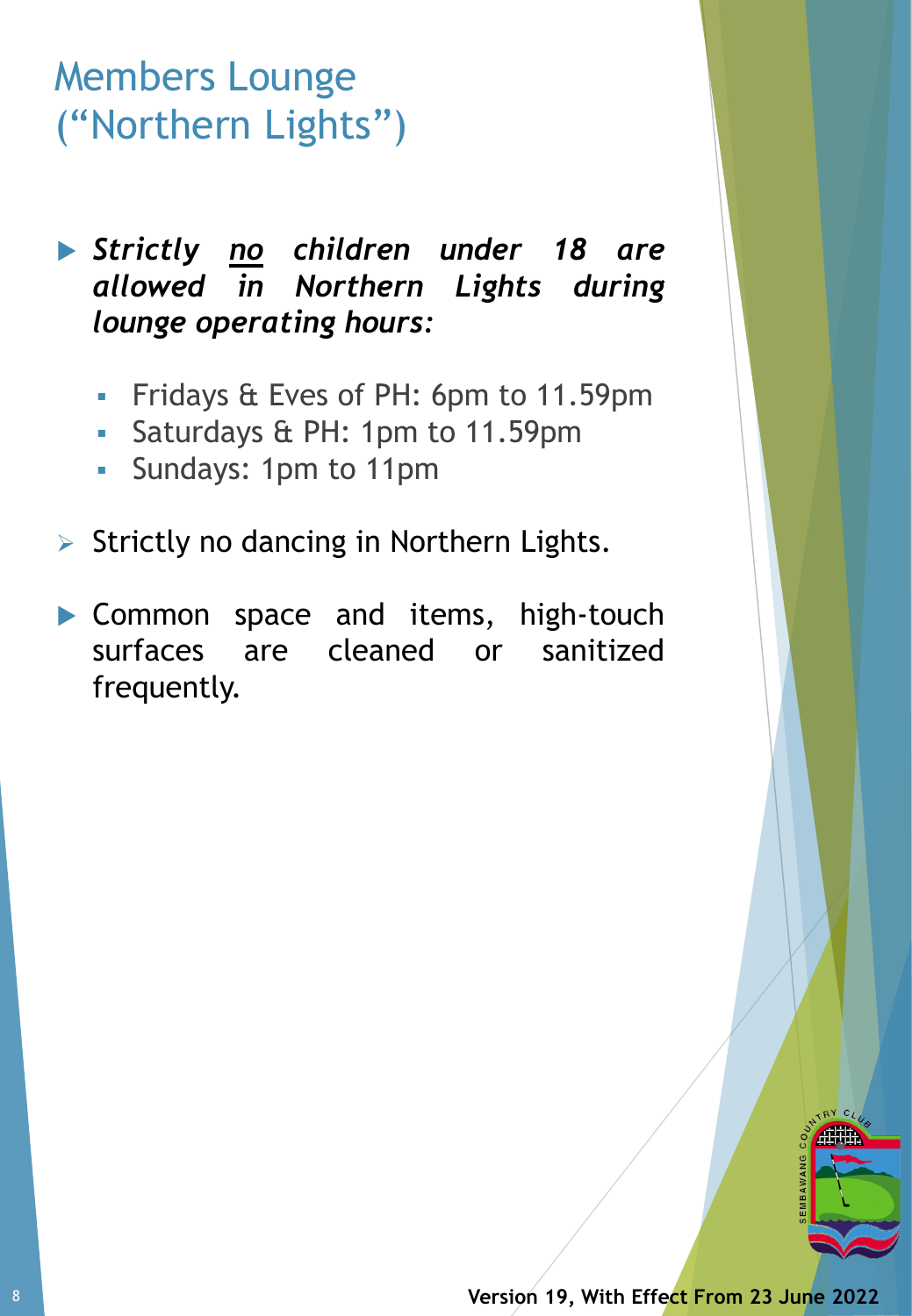# Club Facilities

#### **Mahjong Rooms**

- No food and drinks are allowed in the room.
- **Face mask is to be worn at all times.**
- Mahjong tables and tiles are cleaned and disinfected at the end of each session for each group, before the next group uses them.
- Any user within the room who is feeling unwell or showing symptoms of illness should be asked to leave immediately to consult a doctor, even if the symptoms appear mild.